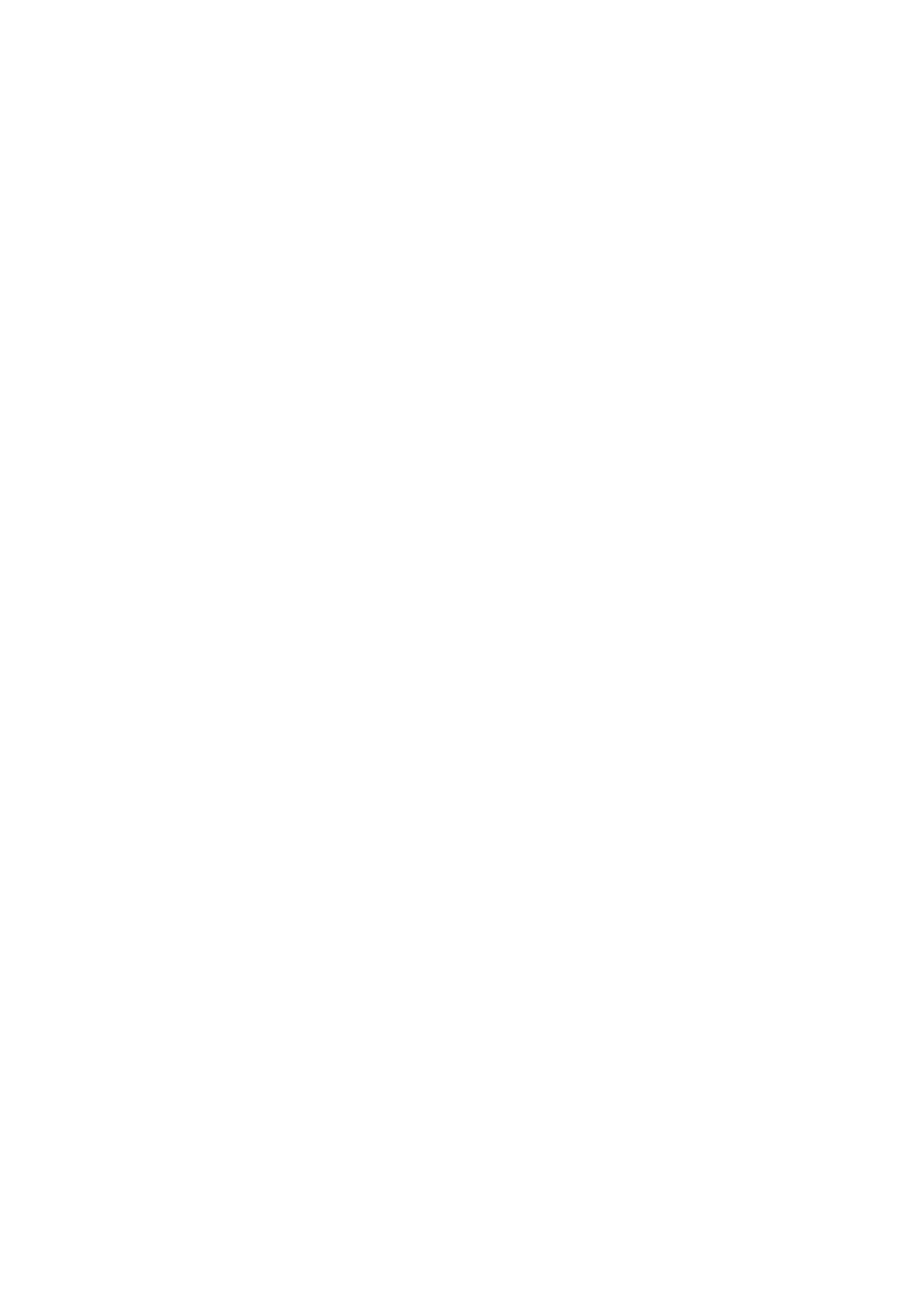*I certify that this public bill, which originated in the Legislative Assembly, has finally passed the Legislative Council and the Legislative Assembly of New South Wales.*

> *Clerk of the Legislative Assembly. Legislative Assembly, Sydney, , 2012*



New South Wales

# **Election Funding, Expenditure and Disclosures Further Amendment Bill 2012**

Act No , 2012

An Act to amend the *Election Funding, Expenditure and Disclosures Act 1981* with respect to the appointment of party agents and declarations containing no disclosures.

*I have examined this bill and find it to correspond in all respects with the bill as finally passed by both Houses.*

*Assistant Speaker of the Legislative Assembly.*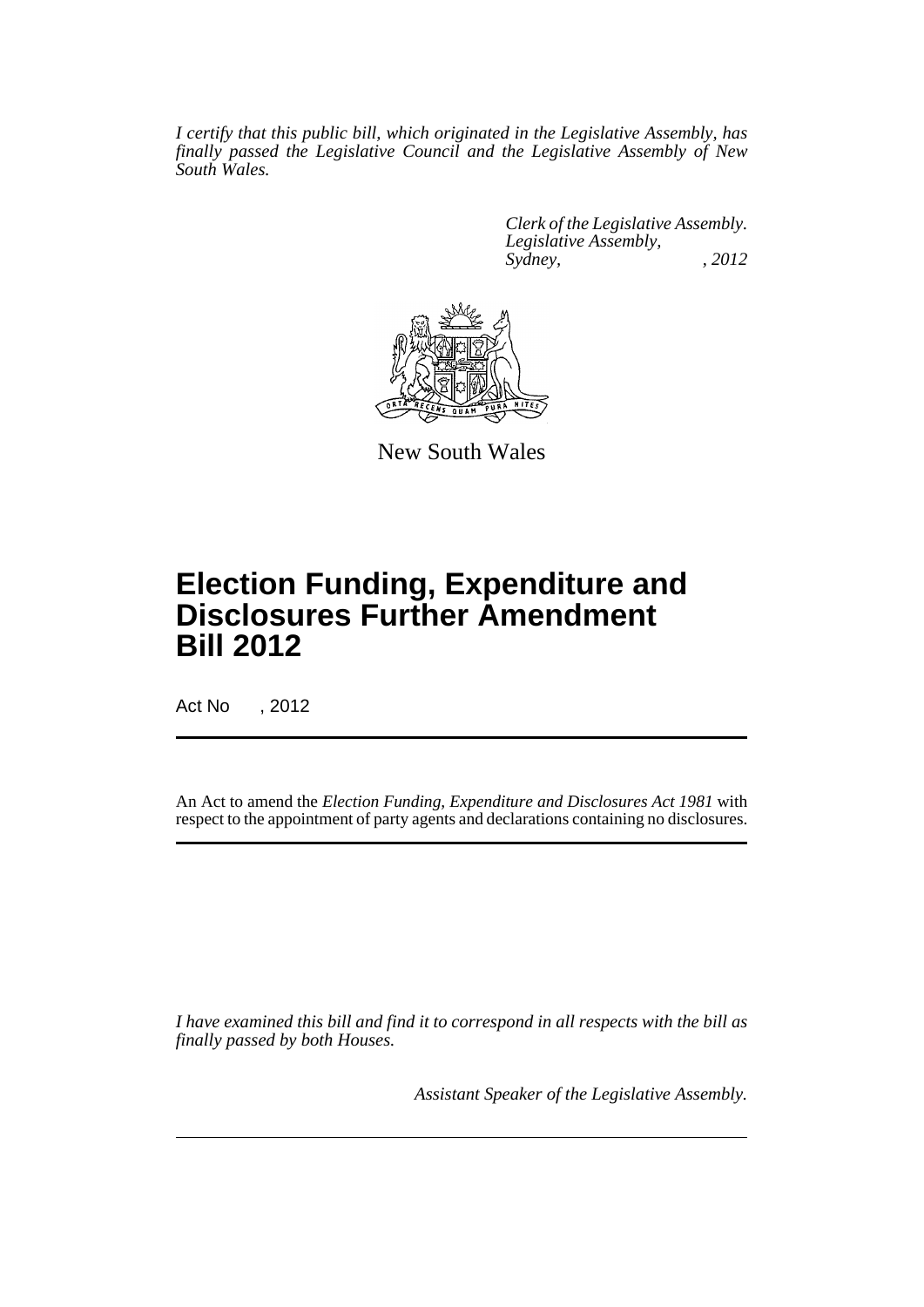#### <span id="page-3-0"></span>**The Legislature of New South Wales enacts:**

#### **1 Name of Act**

This Act is the *Election Funding, Expenditure and Disclosures Further Amendment Act 2012*.

### <span id="page-3-1"></span>**2 Commencement**

This Act commences on the date of assent to this Act.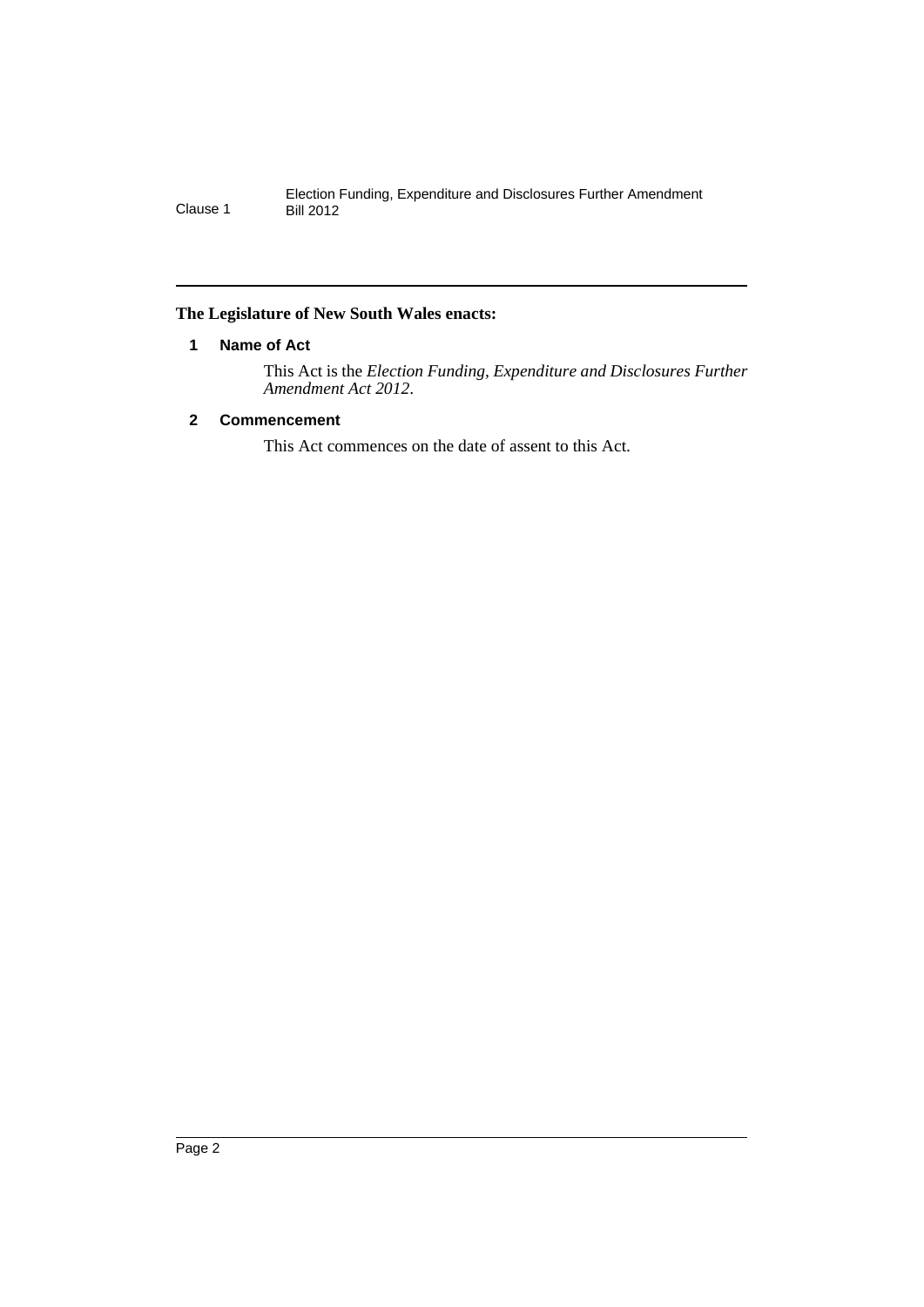Election Funding, Expenditure and Disclosures Further Amendment Bill 2012

Amendment of Election Funding, Expenditure and Disclosures Act 1981 No 78 Schedule 1

### <span id="page-4-0"></span>**Schedule 1 Amendment of Election Funding, Expenditure and Disclosures Act 1981 No 78**

#### **[1] Section 41 Appointment etc of party agents**

Omit section 41 (10). Insert instead:

- (10) If a party fails to comply with a provision of this section:
	- (a) the party is guilty of an offence and liable to a penalty not exceeding 200 penalty units, and
	- (b) each person who, at the time the failure occurred, was an officer of the party is guilty of an offence and liable to a penalty not exceeding 100 penalty units.

#### **[2] Section 91 When and how disclosures to be made**

Insert at the end of section 91 (5):

For the purposes of this Act (including this section and sections 90, 95 and 96H):

- (a) the declaration is taken to be the making of a disclosure required by this Part, and
- (b) the time required by this Part for lodging the declaration is taken to be the time prescribed by subsection (1) for the making of disclosures under this Part.

#### **[3] Schedule 2 Transitional provisions**

Insert at the end of clause 1A (1):

*Election Funding, Expenditure and Disclosures Further Amendment Act 2012*

#### **[4] Schedule 2**

Insert at the end of the Schedule:

## **Part 7 Provisions consequent on enactment of Election Funding, Expenditure and Disclosures Further Amendment Act 2012**

#### **22 Application of amendment**

(1) The amendment to section 91 (5) of this Act made by the *Election Funding, Expenditure and Disclosures Further Amendment*